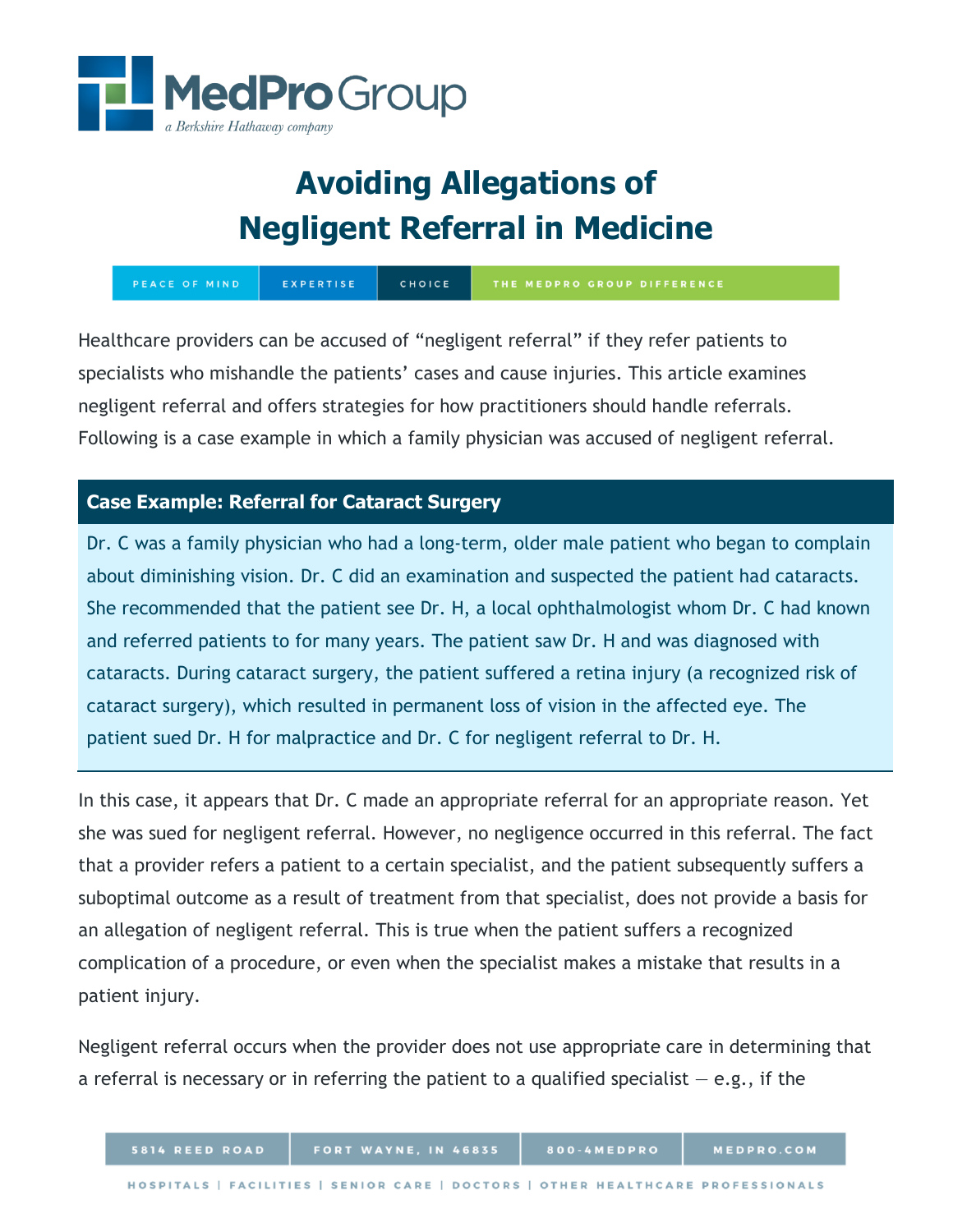#### Avoiding Allegations of Negligent Referral in Medicine 2

referring provider *knew or should have known* that the specialist was not competent to render the needed care. Lack of competency might be the result of various factors. For example, the necessary care might be outside the specialist's scope of practice, or an impairment might jeopardize the specialist's ability to provide safe care (e.g., an illness, injury, substance abuse, or advanced age).

Every specialist has cases that result in suboptimal outcomes and occasional cases in which errors are made. That does not  $-$  in and of itself  $-$  make the specialist an inappropriate referral resource. Again, the allegation of negligent referral only applies when the referring provider has reasonable grounds to believe that a patient will have a suboptimal outcome as a result of the specialist's treatment.

In the previous case example, the patient might have had grounds for a negligent referral allegation if Dr. C had knowingly referred him to an ophthalmologist who was unable to provide safe patient care as a result of a physical impairment.

## **Strategies to Avoid Allegations of Negligent Referral**

One effective way to avoid allegations of negligent referral is to give patients choices related to their care. Although occasionally a situation might occur in which there is only "one person for the job," generally more than one specialist is available, even if some travel is involved. If the primary care provider is aware of several competent specialists in the area, then he/she should provide the patient with a list of these specialists.

The primary care provider also might suggest that the patient contact his/her insurance carrier to obtain specialist recommendations (and to verify coverage). The primary care provider also might consider referring the patient to a local medical society to see whether the group recommends any particular specialists. Finally, especially if the case is unusually complicated, it might be appropriate for the primary care provider to refer the patient to a medical school.

If the patient wants to see a specialist with whom the primary care provider is not familiar, the provider should indicate to the patient that he/she simply has no knowledge of the